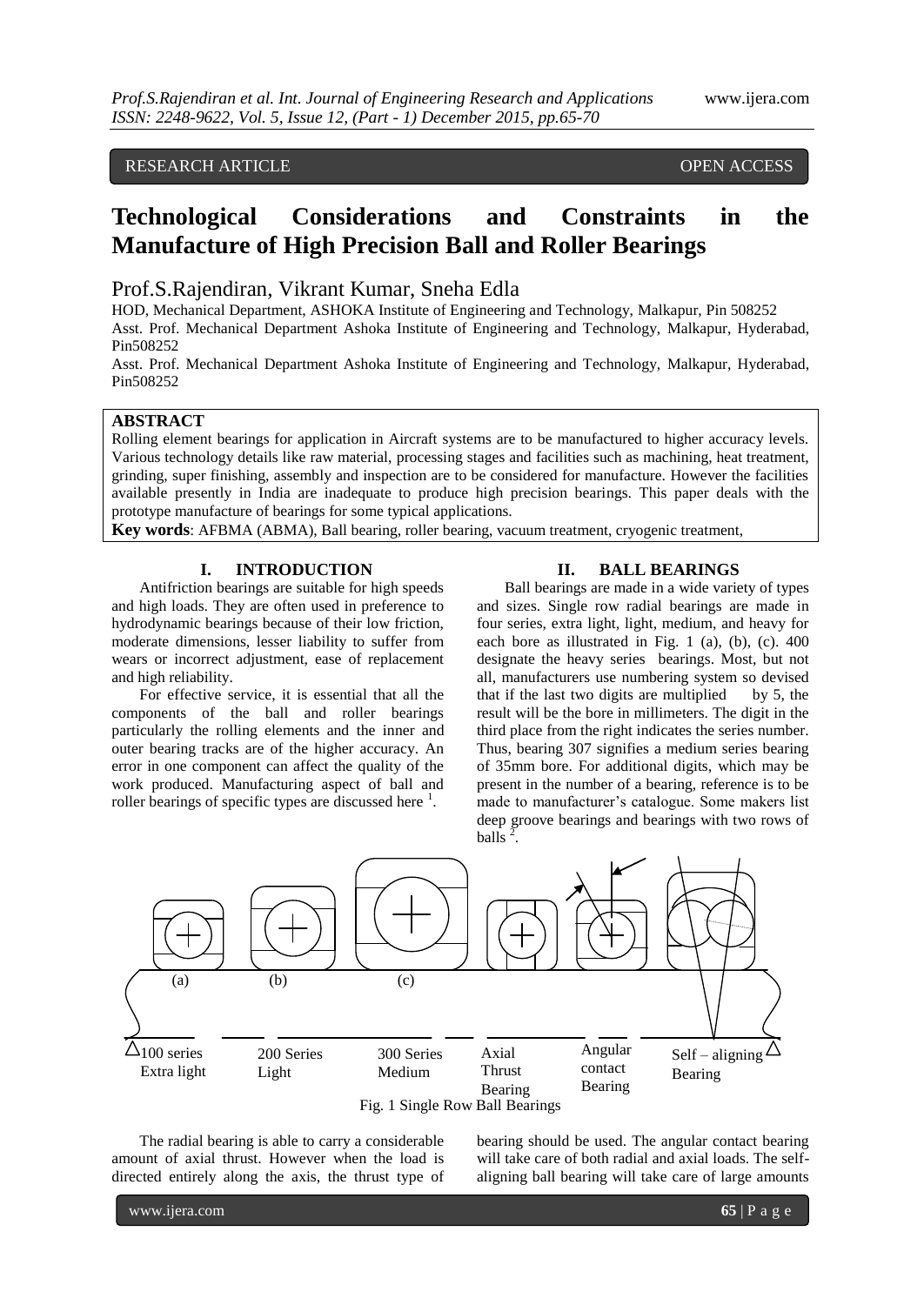of angular misalignment. An increase in radial capacity may be secured by using rings with deep grooves, or by employing a double row radial bearing.

Radial bearings are divided into two general classes, depending on the method of assembly (Fig. 2). These are the Conrad, or nonfilling-notch type, and the maximum, or filling-notch type. In Conrad bearing, the balls are placed between the rings as



Fig 2. Ball Bearings Assembly

## **III. CYLINDRICAL ROLLER BEARING**

The cylindrical roller bearings have greater radial load capacity than ball bearings of same external dimensions and are particularly suitable for arduous duties. The bearings feature a modified line contact between rollers and raceways to eliminate edge stressing  $3$ . The direction of axial load, which a bearing can take, depends upon the geometry of the bearing. Many variations available are shown in Fig. 3.

## **IV. PRECISION LEVELS OF BEARINGS**

A wide variety of rolling-contact bearings are normally manufactured to standard boundary dimensions (Bore, outside diameter, width) and tolerances, which have been standardized by AFBMA. All bearing manufacturers conform to these standards, thereby permitting interchangeability. ANSI has adopted these and published them jointly as AFBMA / ANSI standards as shown in table.1.

shown in Fig 2.(a). Then they are evenly spaced and the separator is riveted in place. In the maximum type bearing, the balls are inserted through a filling notch ground into each ring, as shown in Fig.2.(b). Because more balls can be placed in such bearings, their load capacity is greater than that of the Conrad type. However the presence of the notches limits the load-carrying capacity of these bearings in the axial direction.



Fig. 3. Types of Roller Bearings<sup>3</sup>

|              |                | Table 1. AFBMA Standards <sup>4</sup> |          |
|--------------|----------------|---------------------------------------|----------|
| Title        | Standard Title |                                       | Standard |
| Terminology  | 1              | Ball                                  | 10       |
| Gauging      | 4              | standards                             | 11       |
| practice     | 7              | Roller load                           | 12       |
| Mounting     | 8.2            | Ratings                               | 13       |
| Dimensions   | 9              | Instrument                            | 20       |
| Mounting     |                | bearings                              |          |
| Accessories  |                | Vibration                             |          |
| Ball<br>load |                | and Noise                             |          |
| Ratings      |                | <b>Basic</b>                          |          |
|              |                | boundary                              |          |
|              |                | Dimensions                            |          |

The Annular Bearings Engineers Committee (ABEC) of AFBMA has established progressive levels of precision for all ball bearings, designated as ABEC – 1, ABEC – 3, ABEC – 5, ABEC – 7, and ABEC – 9. These standards specify tolerances for bore, outside diameter, width, and radial runout. Similarly, Roller Bearings Engineers Committee have established precision levels as RBEC – 1,  $RBEC - 5$  etc..

The comparative classes of precision levels in different standards are given in Table 2.

Table 2. Comparison of standards

| ABMA (AFBMA) | ABEC 1             | ABEC 3    | ABEC 5  | ABEC 7    | ABEC 9             |
|--------------|--------------------|-----------|---------|-----------|--------------------|
| JIS / ISO    | CLASS <sub>0</sub> | I CLASS 6 | CLASS 5 | I CLASS 4 | CLASS <sub>2</sub> |
| <b>DIN</b>   | P 0                | P 6       | P 5     | P 4       | $\mathbf{D} \cap$  |

[Source: promowebnet.qc.ca]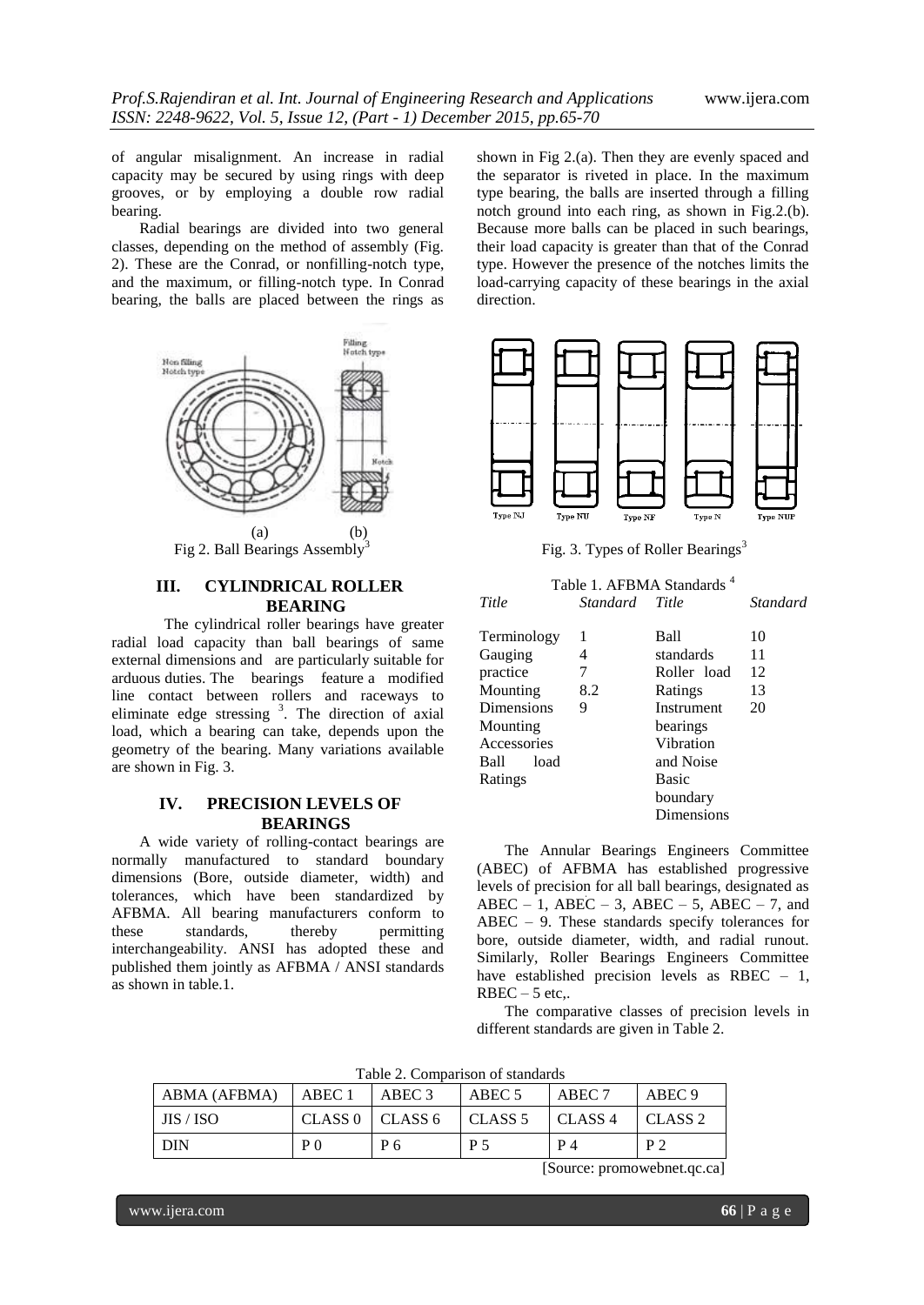#### **V. MANUFACTURING ASPECTS 5.1 Parts of Bearings**

A Bearing consists of Outer race, Inner race, Rolling elements (Balls or rollers) Cages and /or rivets

#### **5.2 Materials for bearing elements**

For ideal operating conditions, the requirements are (i) low cost, (ii) adequate strength and rigidity, (iii) good thermal conductivity, and (iv) ease of being machined. However, there are some deviations such as (i) starting and stopping, low speed, (ii) too high load at too low speed – thereby having partial support by direct contact between surfaces, (iii) shaft deflection under load – rubbing at the ends, (iv) inadequate lubricant supply, (v) fluctuating loads as for example in connecting rod, main bearings in I.C Engines and compressors etc., (vi) contaminated lubricant, and (vii) lack of surface smoothness. All these place additional requirements on bearing materials. These requirements can be listed as  $4$ :

- 1. Score resistance (Compatibility)
- 2. Conformability
- 3. Embedability
- 4. Compressive strength
- 5. Fatigue strength
- 6. Corrosion resistance
- 7. Modulus of Elasticity
- 8. Thermal conductivity
- 9. Cost and availability

Various materials used for various rolling elements of bearing are M50, SAE 52100 / 100 Cr 6, 80DCV 40DFV (AMS 6491) etc., The cages are made out of bronze tube and rivets are made out of steel wire to AMS 5689.

Bearings steels, depending on the reliability, must be in a condition with less impurity level to improve fatigue resistance. The material should undergo one of the various refining processes viz. Vacuum degassing (VD), Electro slag remelting (ESR), a consumable electrode vacuum remelt (CEVM) or double vacuum remelt.

#### **5.3 TECHNICAL REQUIREMENTS OF BEARING STEELS**

Technical requirements of Bearings steels as per AMS 6491A is as follows

| Material composition (percentage) |              |  |
|-----------------------------------|--------------|--|
| C                                 | $0.8 - 0.85$ |  |

| P  | $0.015$ max        |
|----|--------------------|
| Mo | $0.25 \text{ max}$ |
| Co | $0.25 \text{ max}$ |
| Mn | $0.15 - 0.35$      |
| S  | $0.008$ max        |
| V  | $0.90 - 1.10$      |
| W  | $0.25 \text{ max}$ |
| Si | $0.25$ max         |
| Сr | $4.0 - 4.25$       |

 $Ni - 0.15 \text{ max}$ 

# $Cu$  – 0.10 max

Tests shall be carried out for tensile strength, Hardness, Grain size, inclusion rating – macro structure and micro inclusion ratings.

## **VI. HEAT TREATMENT**

## **6.1 Vacuum Hardening**

Bearing steels for high precision bearings are subjected to vacuum hardening and tempering. Vacuum heat-treating consists of thermally treating metals in heated enclosures that are evacuated to partial pressures compatible with the specific metals and processes<sup>5</sup>. Vacuum is substituted for the more commonly used protective gas atmospheres during part of all of the heat treatment. Furnace equipment used in vacuum heat treatment differs widely in size, shape, construction and method of loading.

Although originally developed for the processing of electron tube materials and refractory metals for aerospace applications, vacuum furnaces are now employed in brazing, sintering, heat treating and the diffusion bonding of metals. Vacuum furnaces also are used for annealing, nitriding, barbarizing, ion barbarizing, heating and quenching, and tempering and stress relieving. Furnace for vacuum heat treating are equipped for work loads ranging from several grams to 90 Mg (100 Ton), and heated working chambers range in size from  $0.03 \text{ m}^3$ (1cu.ft) to hundreds of cubic feet. Although most vacuum furnace are batch type installation, continuous vacuum furnace with multiple zones for purging, pre heating, high temperature processing, and cooling by gas or liquid quenching also are used. Vacuum heat treating furnaces also:

- Prevent surface reactions, such as oxidation or decarburization, on work pieces, thus retaining a clean surface intact.
- $\theta$  Remove surface contaminates such as oxides, films and residual traces of lubricants resulting from fabricating operations.
- $\theta$  Add a substance to the surface layer of the work (through carburization, for example)
- $\theta$  Remove dissolved contaminating substances from metals by means of the degassing effect of a vacuum (removal of  $H<sub>2</sub>$  from Titanium, for example)
- $\theta$  Remove  $O_2$  diffused on metal surfaces by means of vacuum erosion techniques

#### **6.2 Cryogenic treatment**

Typical cryogenic treatment consists of a slow cool-down  $(\sim 2.5 \text{ °C} / \text{min}, \text{ or } 4.5 \text{ °F} / \text{min})$  from ambient temperature to liquid nitrogen temperature. When the material reaches approximately 80 K (-315ºF), it is soaked for an appropriate time (generally 24 Hr.). At the end of the soak period, the material is removed from the liquid nitrogen and allowed to

www.ijera.com **67** | P a g e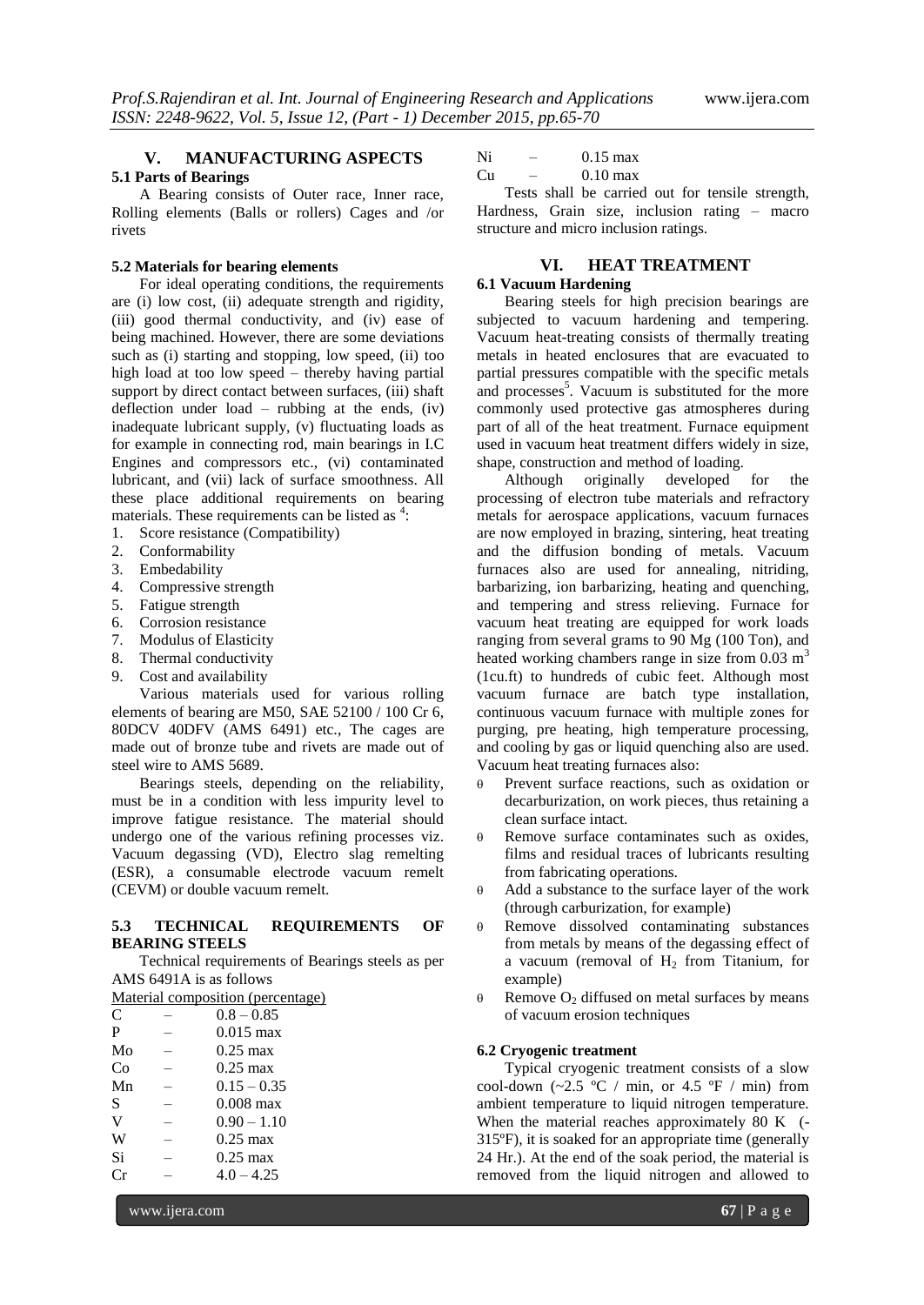warm to room temperature in ambient air. The temperature-time plot for this cryogenic treatment is shown in Fig. 4. By conducting the cool-down cycle in gaseous nitrogen, temperature can be controlled accurately and thermal shock to the material is avoided. Single-cycle tempering is usually performed after cryogenic treatment to improve impact resistance, although double or triple tempering cycles are sometimes used.



Temperature versus Time for Cryogenic **Ttreatment** 

**6.2.1 Kinematics of Cryogenic Treatment**

There are several theories concerning reasons for the effects of cryogenic treatment. One theory involves the more nearly complete transformation of retained austenite into martensite. This theory has been verified by X-ray diffraction measurements. Another theory is based on the strengthening of the material brought about by precipitation of submicroscopic carbides as a result of the cryogenic treatment. Allied with this is the reduction in internal stresses in the martensite that happens when the submicroscopic carbide precipitation occurs. A reduction in microcracking tendencies resulting from reduced internal stresses is also suggested as a reason for improved properties.

## **VII. SURFACE FINISH**

The surface finish value for balls of different grades as per ABMA Standard 10 is as shown in Table 3.

| Table 3. Ball Grade Chart <sup>6</sup> |                                           |                  |                                     |                                                          |
|----------------------------------------|-------------------------------------------|------------------|-------------------------------------|----------------------------------------------------------|
| Grade                                  | Nominal<br>diameter in mm variation in um | Ball<br>diameter | Deviation<br>spherical form<br>inum | from Surface Roughness <sup>1</sup><br>$Ra$ in $(\mu m)$ |
| 3                                      | 12.7                                      | 0.08             | 0.08                                | 0.012                                                    |
| 5                                      | 18                                        | 0.13             | 0.13                                | 0.020                                                    |
| <sup>10</sup>                          |                                           | 0.25             | 0.25                                | 0.025                                                    |
| 16                                     | 30                                        | 0.40             | 0.40                                | 0.032                                                    |
| 20                                     |                                           | 0.50             | 0.50                                | 0.040                                                    |
| 28                                     | 50                                        | 0.70             | 0.70                                | 0.050                                                    |
| 40                                     | 80                                        | 1.00             | 1.00                                | 0.080                                                    |

The roughness values for typical raceways and rolling elements are indicated in the following Fig. 5.



Fig. 5.a. Ball bearing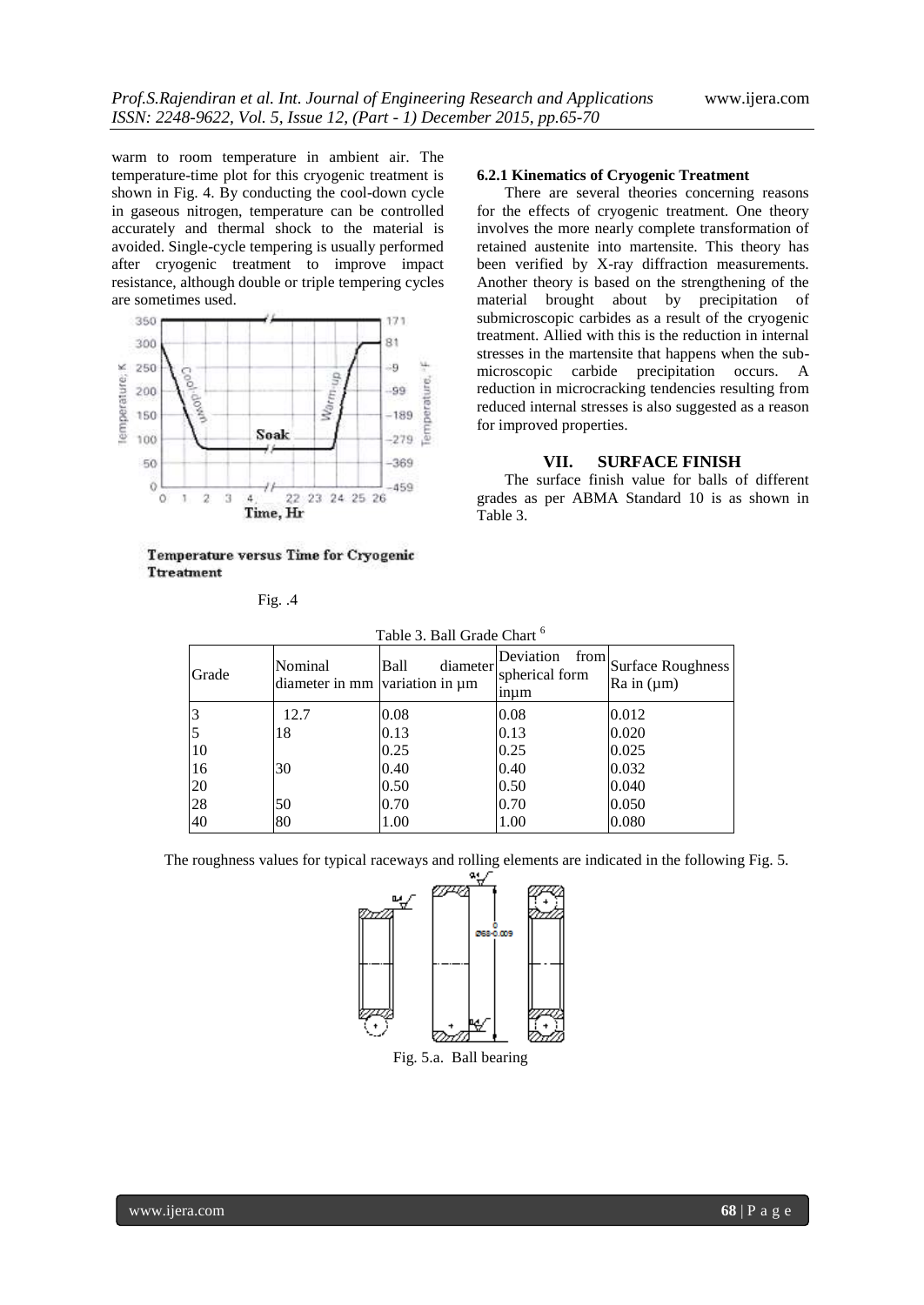

## **VIII. MANUFACTURING OPERATIONS**

- **8.1 Outer race & Inner race**
- 1. Blank preparation
- 2. Turning
- 3. Grinding
- 4. Milling (Flange)
- 5. Heat treatment
- 6. Sub zero treatment / Cryogenic treatment
- 7. Tempering
- 8. Grinding
- 9. Race way grinding
- 10. Crack detection
- 11. Superfinishing
- 12. Identification marking
- 13. Cleaning

#### **8.2 Balls**

- 1. Spherical forming<br>2. Semi finishing of 1
- Semi finishing of Balls
- 3. Heat treatment
- 4. Tempering
- 5. Sub zero treatment
- 6. Grinding
- 7. Lapping

## **8.3 Rollers**

- 1. Profile turning
- 2. Heat treatment
- 3. Sub zero Treatment
- 4. Tempering
- 5. Grinding
- 6. Crowning (Multi stage)
- 7. Superfinishing (Multi stage)

#### **8.4 Cages**

- 1. Face Grinding
- 2. Turning
- 3. Grinding
- 4. Pocket milling
- 5. Heat treatment
- 6. Subzero treatment

 $7$  0.000  $\sigma$ RAI  $2^7$  0.0025 | 8 | **THE GAD** DET YIL 4  $7700$ p.

- 7. Tempering
- 8. Face grinding
- 9. Lapping
- 10. Grinding
- 11. Silver / Cadmium plating

## **IX. CONSTRAINTS IN DEVELOPMENT OF PRECISION BEARINGS**

## **9.1 Machine Tools**

It is well known that the accuracy of a product depends on the accuracy of the machine tool or equipment on which it is processed. The indigenously existing facilities can produce only bearings upto quality level ABEC 3 or RBEC 3 as per ABMA standards or P0 and P6 quality levels as per ISO or DIN standards. Also technologies for production of specific types of rolling element bearings are to be created.

#### **9.2 Vacuum Heat Treatment & Cryogenic Treatment**

These facilities are very limited and their availability for the developmental work is to be ascertained.

#### **9.3 Development of roller Bearing**

For application of roller bearings to Aircrafts, the raceways and rollers are given logarithmic profiles. Generation of these logarithmic profiles needs specialized machine tools.

#### **9.4 Assembly**

Assembly of the high precision bearings requires clean environments. The environment is to be created as per Federal standard 209-E.

#### **9.5 Testing**

Presently, only noise levels are measured after assembling the bearings. But for precision high speed bearings various facilities for developmental tests,